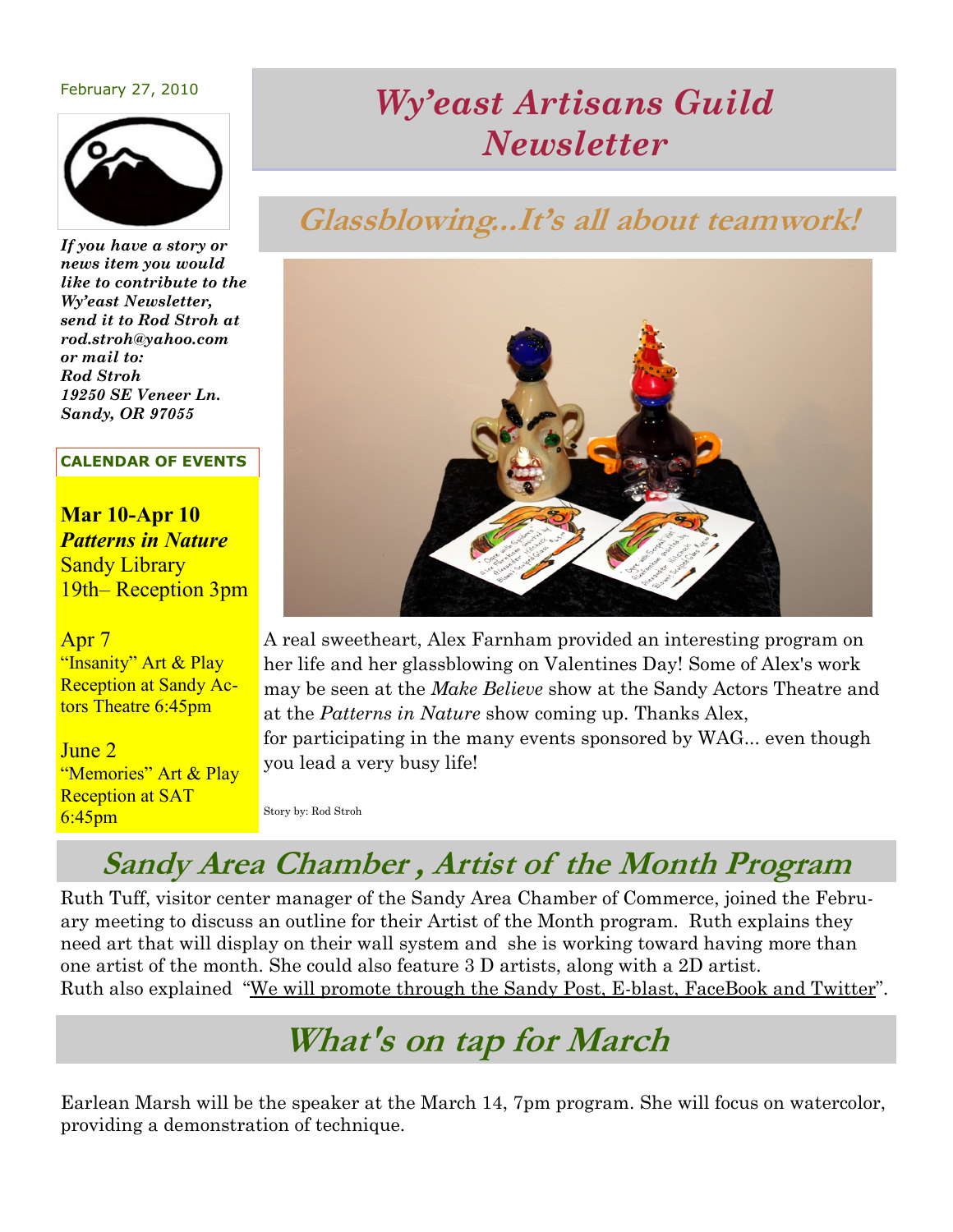# **Patterns In Nature Art Show**

The art submissions are in and the show will be interesting…..Ann Fenwick has been working hard!

Please attend the *Patterns in Nature* reception, whether you're showing work or not, to support the Guild. In the Sandy Library on March 19 from 3 to 4:45 we will have Lloyd Dewing providing music, the artists talking about their work and a tribute to Syd Kruse. Please bring a finger food, if you can. Invite your friends and neighbors…

## **"Make believe"**

*Make Believe* the current art show at the Sandy Actors Theatre runs until March 12. Thanks go to all of the participating artists, especially Joanne Rohweder for making the lovely tags. Over 60 people attended the reception for the show.

# **Lets get creative….More opportunities to shine**

We have the opportunity to show our artwork and host receptions at Sandy Actors Theatre. Everyone in attendance will see the play for free, with donations going to the Guild. This is where the Guild depends on *you* to spread the word to your contacts. Becky Hawley will be sending invitations for you to forward to your friends and neighbors.

The Guild is not taking a commission, but we are suggesting a 20% donation back to the Guild. The work will be sold by the artist, not the Theater, same as our regular theme shows. If you have any questions contact Becky Hawley

Next Play and Art Show:

*"The Curious Savage"* (Comedy-drama, mental institution related) **April 7- Reception for "Insanity" the art show. Art submission will be taken by Becky until April 1.**

**Go Insane, if you haven't already. Get crazy!.....Art is a form of self-expression, so express yourself.**

The Last Play:

*"Assisted Living"* June 2 reception– Family or *memories* related art. The art show will be called **" Memories"**

# **Kids Outreach Program**

WAG helped the Sandy Library with their Kid's Crafts program by providing a volunteer, Becky Hawley to teach tissue paper collage.

A dozen and a half children and adults participated in the session. Some of the work produced will be on display at the library until the end of March.